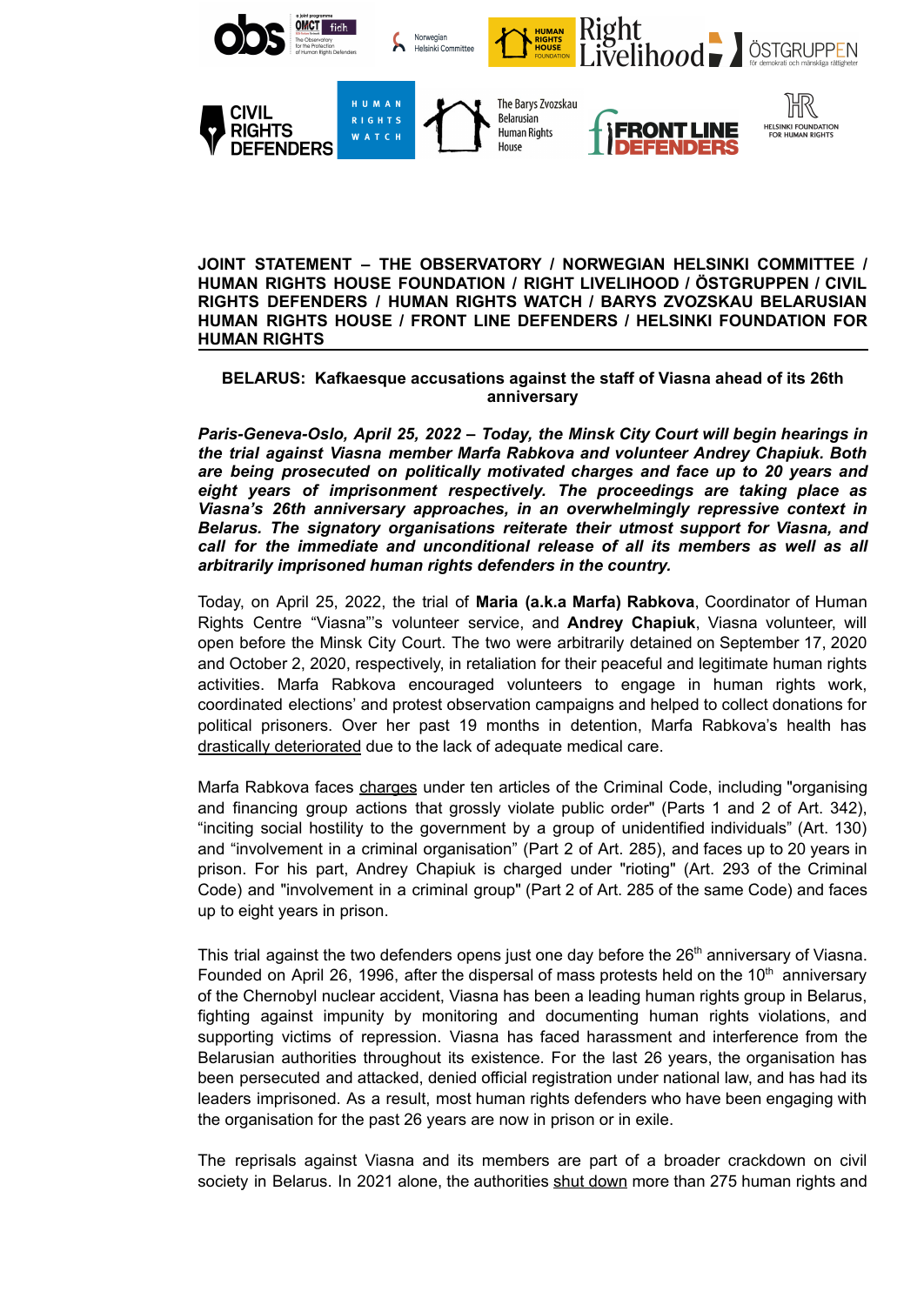

other independent organisations for political reasons, leaving not one legally operating human rights NGO in the country. In addition, legislative amendments to the Criminal Code adopted in December 2021 [re-introduced](https://www.fidh.org/en/region/europe-central-asia/belarus/belarus-new-amendment-to-the-criminal-code-leaves-no-room-for-legal) criminal liability for "acting on behalf of unregistered or liquidated organisations." The liquidation of all independent human rights organisations by the authorities has therefore led to a *de facto* criminalisation of human rights work. The rights to freedom of expression, association and peaceful assembly, enshrined in international human rights instruments, including in the International Covenant on Civil and Political Rights, ratified by Belarus, have been severely and continuously violated by the authorities in recent years, which has had a chilling effect on civil society in the country.

The signatory organisations condemn the ongoing arbitrary detention of Marfa Rabkova and Andrey Chapiuk as well as of **Ales Bialiatski**, head of Viasna, **Valiantsin Stefanovic**, member of Viasna's Board and Vice-President of FIDH, **Uladzimir Labkovich**, lawyer and coordinator of the campaign "Human Rights Defenders for Free Elections", **Leanid Sudalenka**, lawyer of the Homieĺ (Gomel) branch of Viasna and volunteer **Tatsiana Lasitsa**, and call for their immediate and unconditional release and the end of arbitrary administrative and criminal prosecution against them.

The signatory organisations reiterate their support to Viasna and all its members and urge Belarusian authorities to fully abide by their international human rights obligations, as well as to respect and protect the work of human rights defenders and organisations and ensure they can work without hindrance or fear of reprisals.

\*\*\*\*

*The Observatory for the Protection of Human Rights Defenders (the Observatory) was created in 1997 by FIDH and the World Organisation Against Torture (OMCT). The objective of this programme is to prevent or remedy situations of repression against human rights defenders. FIDH and OMCT are both members of [ProtectDefenders.eu](https://www.protectdefenders.eu/en/index.html), the European Union Human Rights Defenders Mechanism implemented by international civil society.*

*The Norwegian Helsinki Committee is a non-governmental organisation working to ensure that human rights are respected in practice. We do this through monitoring, reporting, teaching and democracy support.*

*Human Rights House Foundation (HRHF) establishes, supports, and connects Human Rights Houses - coalitions of civil society organisations working together to advance human rights at home and abroad. Today, 16 Houses in 11 countries are united in an international network of Human Rights Houses. HRHF and the Human Rights Houses together advocate for the freedoms of assembly, association, and expression and the right to be a human rights defender. These four rights underpin a strong and independent civil society and protect and empower human rights defenders.*

*Right Livelihood awards each year four individuals or organisations working in a multitude of fields such as Human Rights, Peace, Justice and Sustainability. The Award comes with long-term support for these activists, who are currently 186 from 73 different countries. Having received ECOSOC status in 2018, Right Livelihood actively works with UN Human*